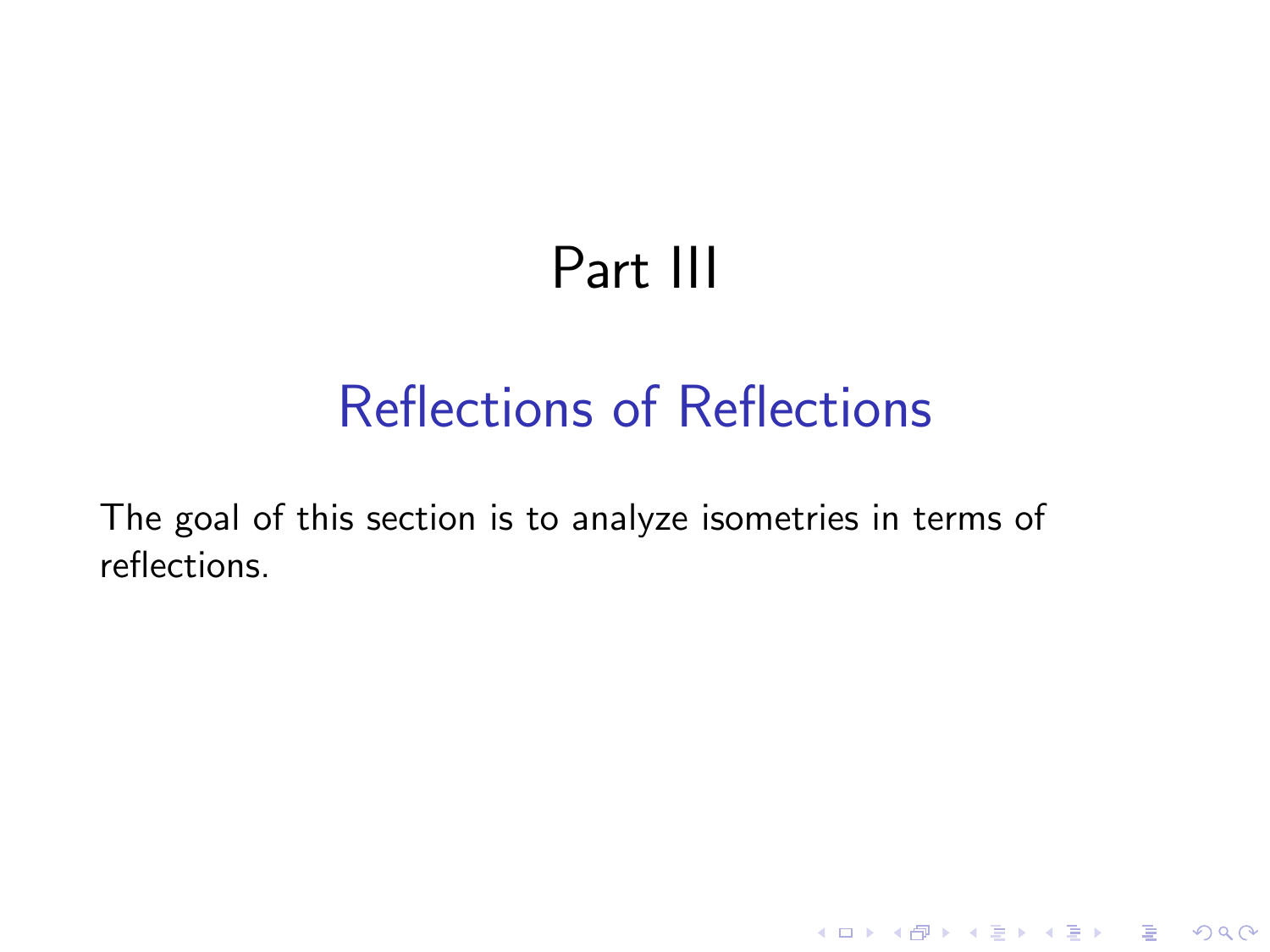### Reflections of reflections

 $\triangleright$  Suppose we have two parallel mirror lines, and we do a reflection through the first mirror line followed by a reflection through the second mirror line. What is the isometry that results?

 $\triangleright$  Suppose we have two mirror lines that are NOT parallel (they intersect), and we do a reflection through the first mirror line followed by a reflection through the second mirror line. What is the isometry that results?

Mirrors are available, or you may want to use Sketchpad to help.  $\eta$ are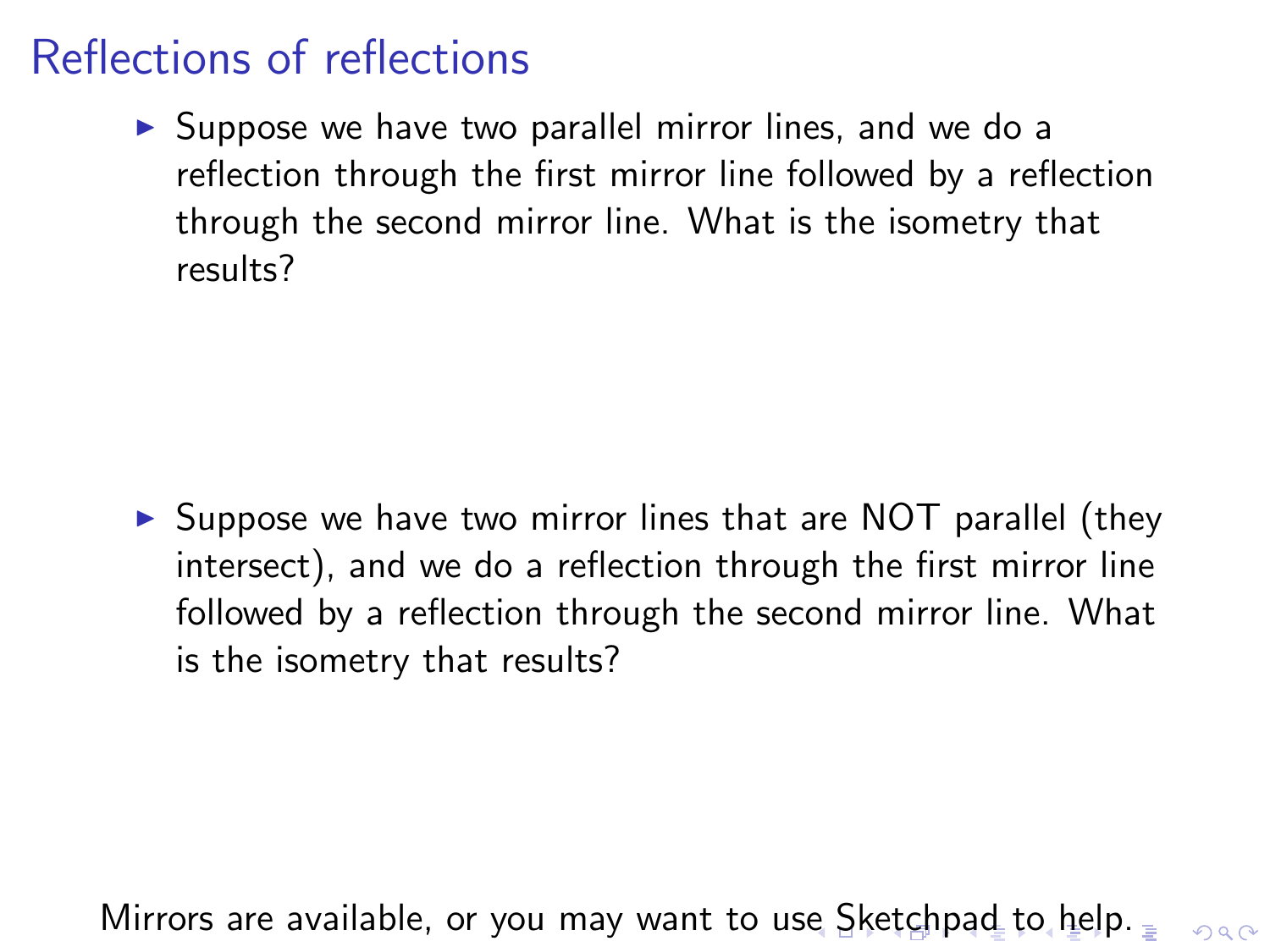# Angles and distances for products of two reflections Reflect the point *<sup>A</sup>* through

the mirror *BC* and draw the image point  $A^\prime$ . Then reflect *A*0 through mirror *DE* and draw its image A''. What is the distance between  $A$  and  $A$ <sup> $\prime\prime$ </sup> in terms of the distances *d* and *x*?



Reflect the point *A* through the mirror *CF* and draw the  $i$ mage point  $A^\prime$ . Then reflect  $i$ *A*0 through mirror *DE* and draw its image A''. What is the angle  $\angle ABA''$  in terms of the angles  $\delta$  and  $\theta$ ?



**KORK ERKER ADE YOUR** 

What happens if you do the reflections in the other order?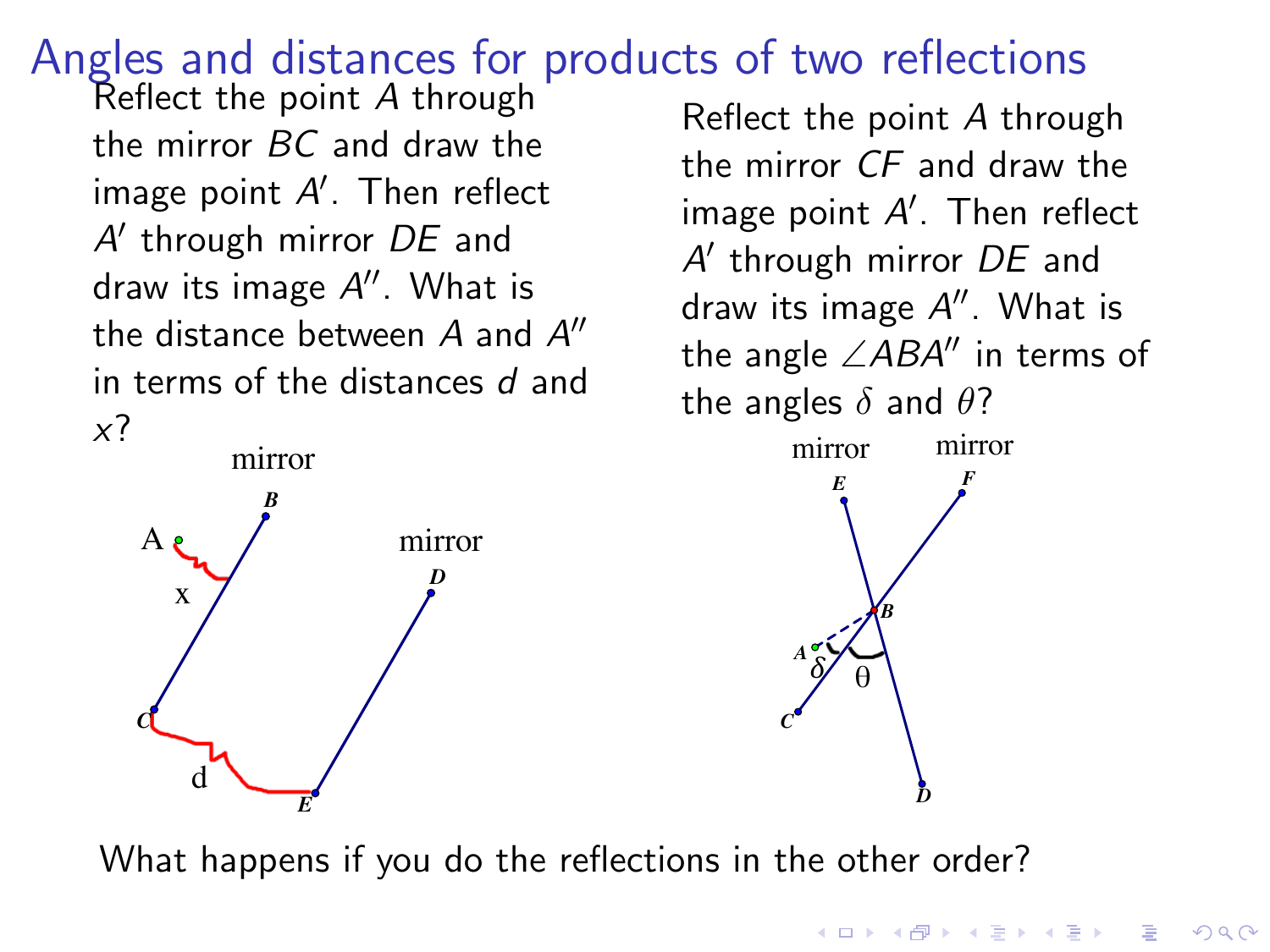### Can you get from here to there with reflections?

Each figure below shows a pair of isometric (congruent) polygons.



 $QQ$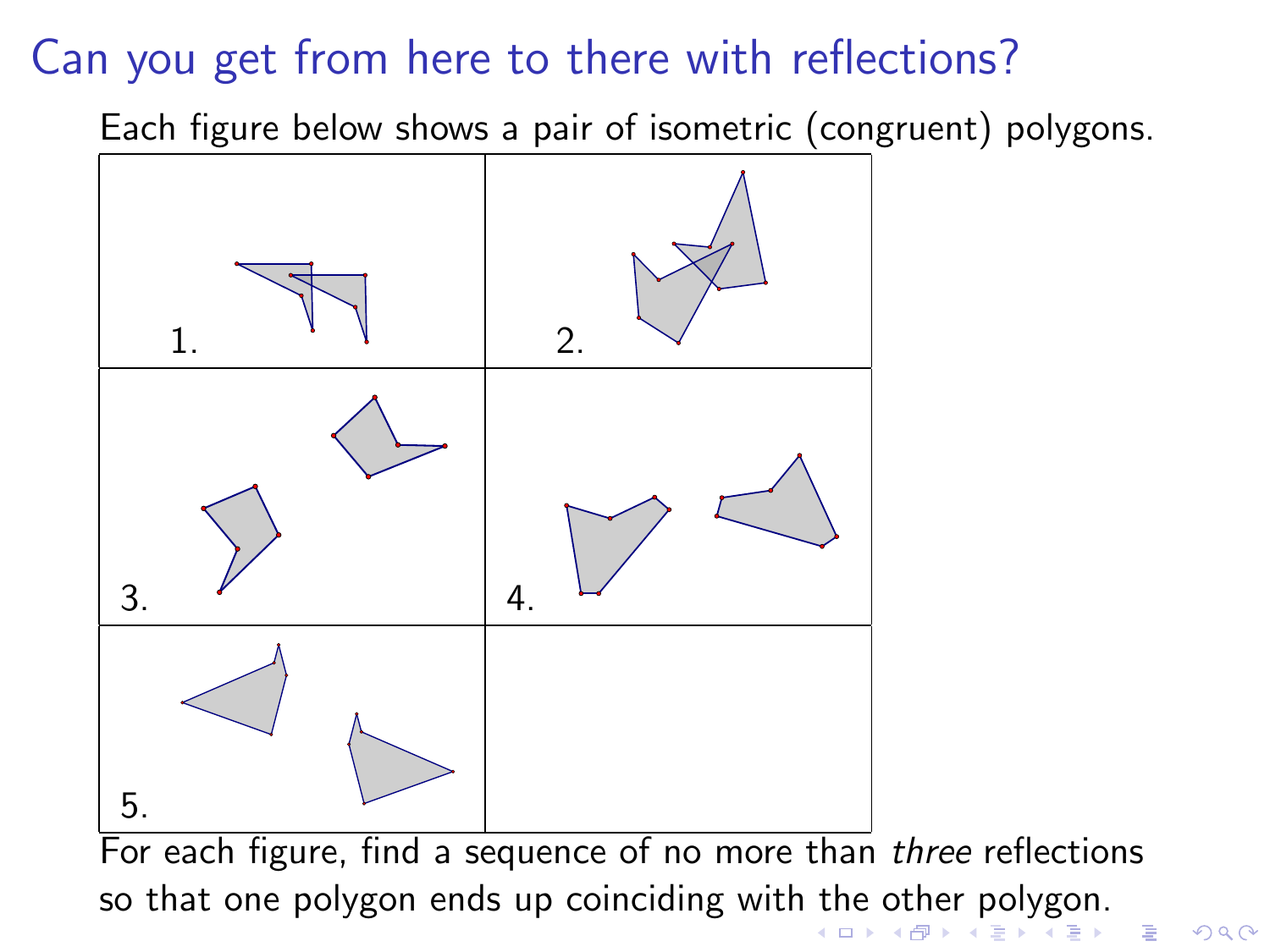Con you always get from here to there with at most three reflections?

 $\triangleright$  What kinds of isometries result from a product (i.e. a sequence) of 2 reflections? From a product of 3 reflections?

- ► Can *any* isometry can be viewed as a product of 1, 2, or 3 reflections?
	- If so, find an *algorithm* to locate the mirrors (i.e. give instructions that could be applied to any pair of isometric figures).
	- If not, draw a pair of isometric figures for which there is no such sequence.

**KORKAR KERKER E VOOR**